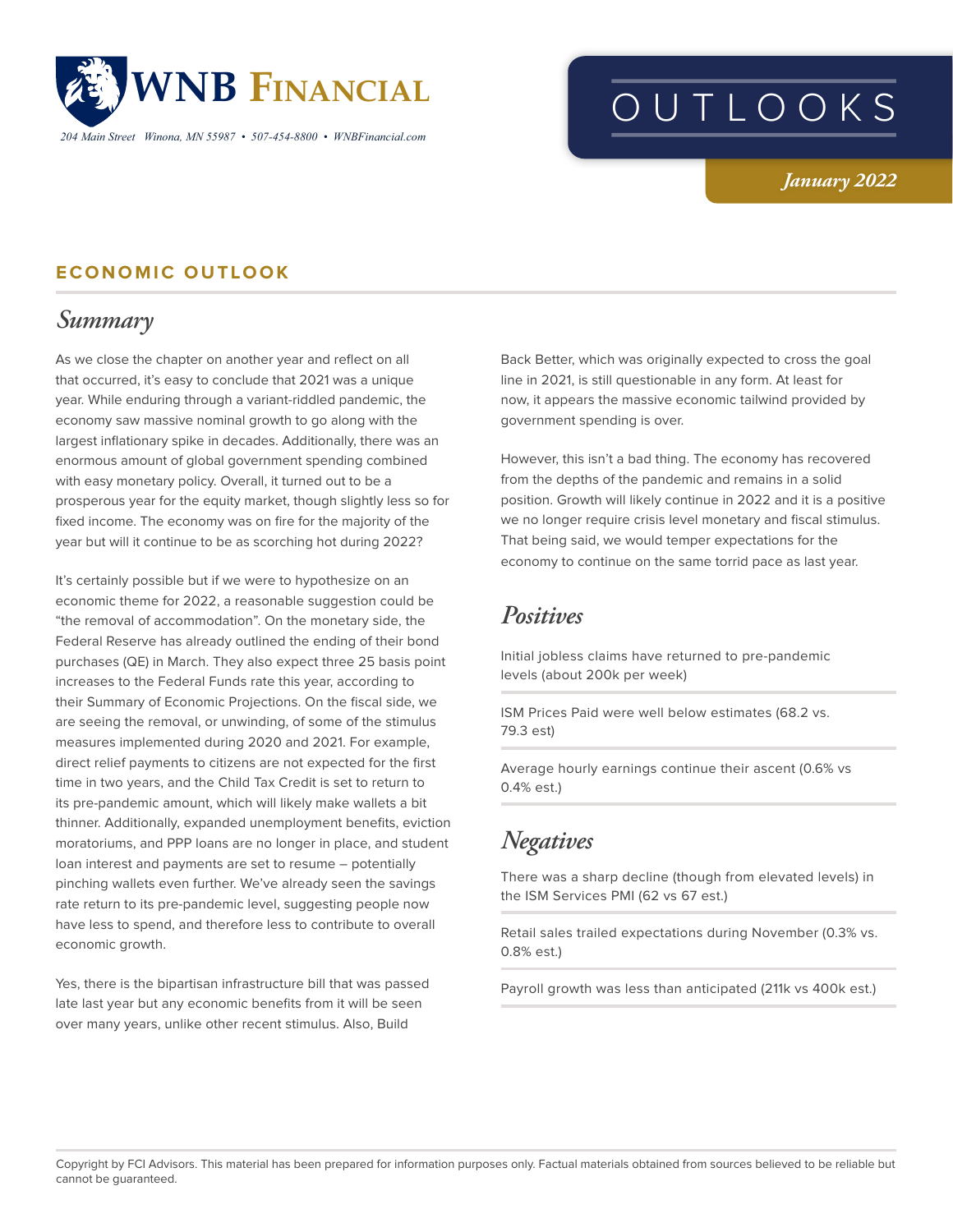

*204 Main Street Winona, MN 55987 • 507-454-8800 • WNBFinancial.com*

# OUTLOOKS

#### *January 2022*

#### **EQUITY OUTLOOK**

## *Summary*

The S&P 500 rebounded from a slight decline in November climbing 4.5% in December and hitting an all-time record high in the final week of the year. During the month, the Russell 1000 Value index rose 6.3% outpacing the 2.1% gain of the Russell 1000 Growth index. Value stocks were led by higher dividend paying consumer staples, real estate and utilities sectors, each climbing around 10% as interest rates fell in December. The major large-cap indexes, the S&P 500, Russell 1000 Growth and Russell 1000 Value, closed 2021 up 28.7%, 27.6% and 25.1% respectively. Those returns for the year are both impressive from an absolute standpoint and surprisingly comparable given the style differences.

As we roll into 2022, many of the market themes that have driven direction remain the same but are likely to evolve throughout the year. The FED remains accommodative but is expected to become gradually less so. Supply chain concerns are being stressed further by COVID-related staffing issues, yet it's likely we are nearing a peak and these issues will slowly begin to normalize.

Anticipation of mid-term elections in the back half of the year are likely to have an increasingly significant impact on equity markets, good or bad. However, in the past several mid-term election years, stocks have generally performed well in the weeks leading up to and months following the election. The Omicron variant spooked markets in November but markets seem to be becoming comfortable with this more mild strain with some suggesting this wave may be the beginning of the end of the pandemic.

There is a high probability the year ahead will be more volatile than last, which should come as no surprise given the relative lack of volatility in 2021. However, the earnings backdrop for corporations is still quite constructive. Equity market performance is likely to be more muted than the impressive returns in 2020 and 2021. However, we feel strongly longterm investors will be rewarded with an allocation to equities especially given the outlook for other asset classes.

## *Positives*

Earnings momentum

COVID case count/hospitalization rate decoupling

New vaccine breakthroughs

### *Negatives*

Supply chain and labor shortages

### *Unkowns*

Transitory or persistent inflation